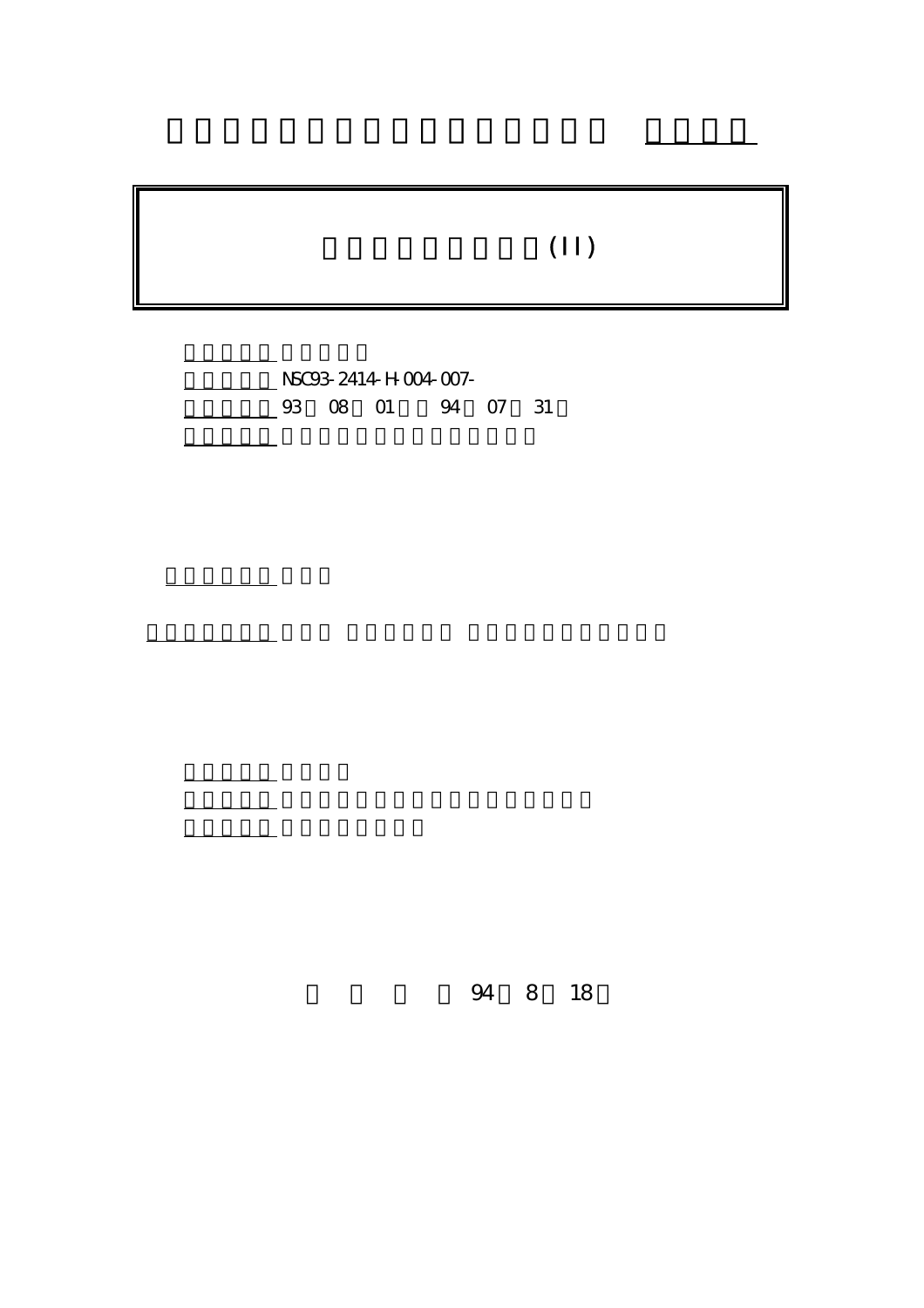A Theory of Cross-Strait Economic Interdependent Peace, Part II

| NSC 93 2414 H 004 007 |  |  |  |
|-----------------------|--|--|--|
| 2004 8 1 2005 7 31    |  |  |  |

 $($  ) V

 $V$ 

 $V$ 

18 **94** 8 18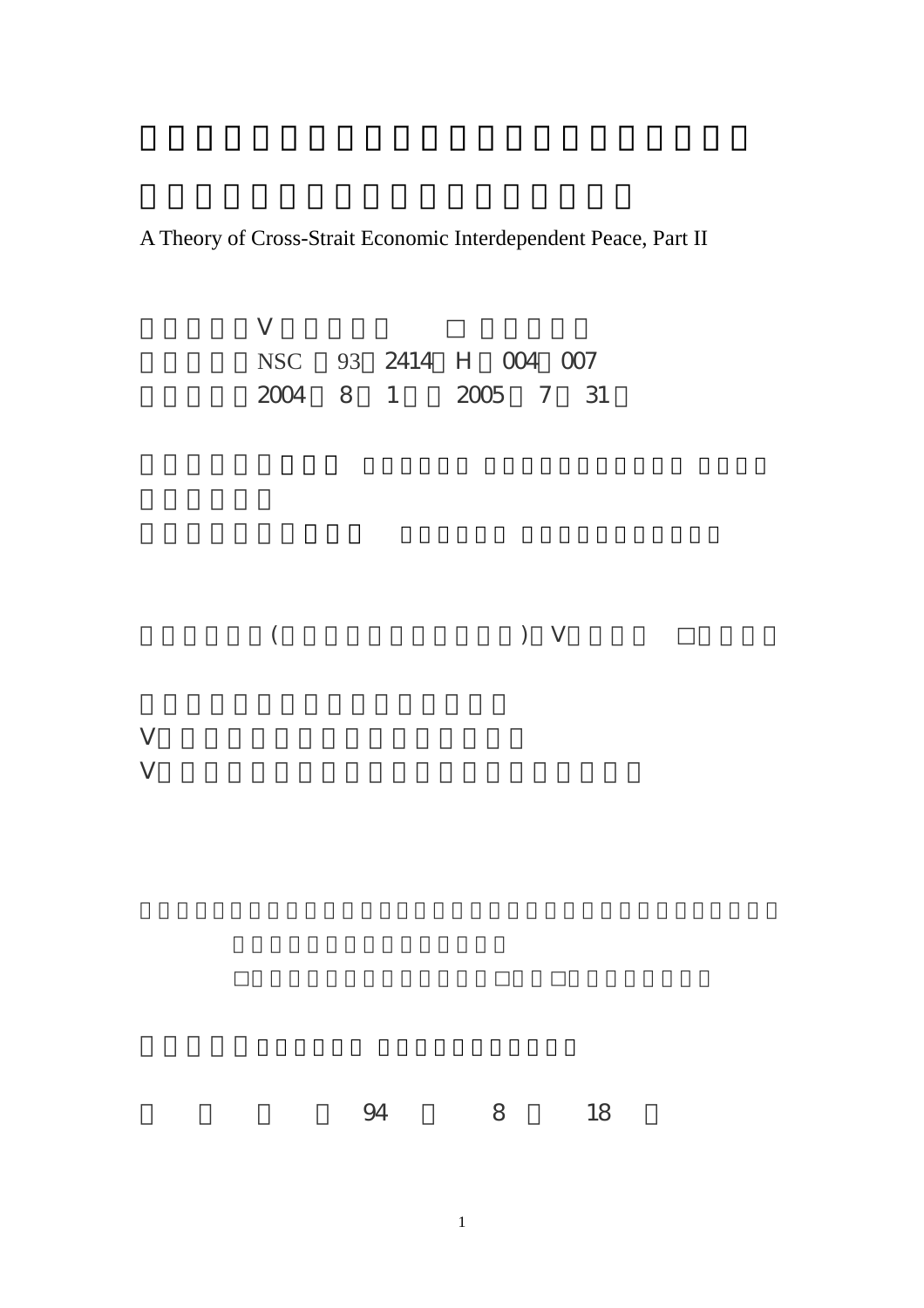#### Abstract

Amid severe political confrontation, close cross-Strait economic exchange stirs many political and security debates in Taiwan. Generally speaking, these debates can be divided into six categories: defensive security, economic sanctions, economic inducements, economic war, national identity transformation, and economic interdependent peace. Focusing on the last category of debates, this project will provide extensively empirical study on the subject whether cross-Strait economic exchange will facilitate the stabilization of cross-Strait relations and the peaceful resolution of cross-Strait issues. At the end, this project intends to construct a theory of cross-Strait economic interdependent peace.

---「到底兩岸經濟交流與互賴是否有助於兩岸關係的穩定與兩岸問題的和平解

Keywords: Economic interdependent peace, cross-Strait economic exchange, national security, economic sanctions, economic inducements, economic war, national identity, liberalism, the incident of President Lee Teng-hui's visit to the USA, two-state theory, one-country-on-one-side theory.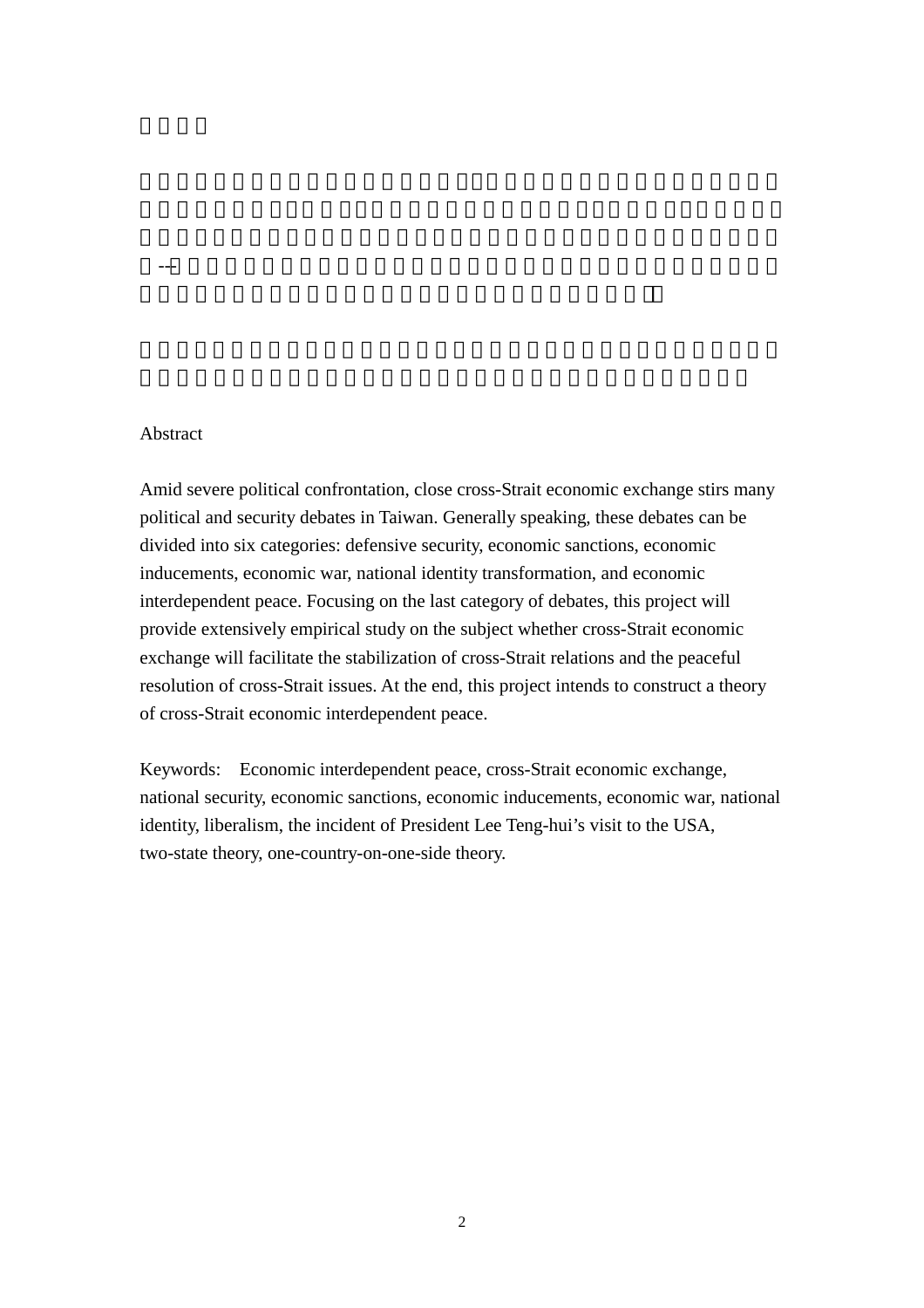本研究案為三年的研究計畫,執行期間為 2003 8 月至 2006 7 月。本年 度為第二年研究計畫,執行期間為 2004 8 月至 2005 7 月。本研究案原本  $2003 \times 2003$ 

economic sanctions was economic inducements economic war  $2002$  11  $1$ 安全的衝擊。<sup>1</sup>  $\frac{1}{2}$  $\overline{1}$  $1 \t24 \t2002 \t11 \t9$ 

<sup>2</sup> Lien Chan, "Government Work Report to the Legislative Yuan" (September 6, 1996).

度。三個主要在野黨 --- 國民黨、親民黨、與台聯黨 --- 在國防部提出說法之後,至今並沒有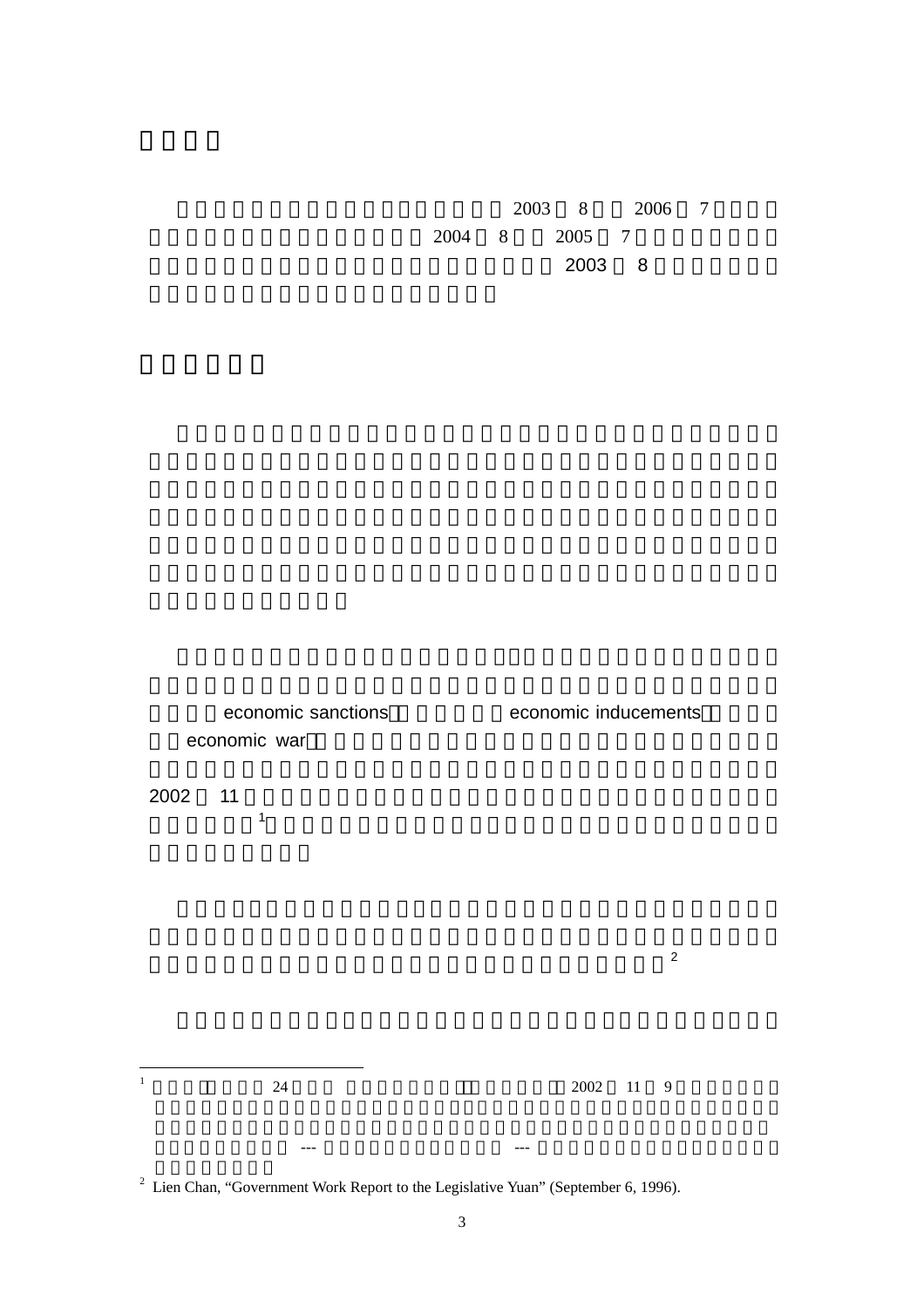vulnerability 5

| OECD                                                                                                       |                 | 1945                                                      | 1974        |
|------------------------------------------------------------------------------------------------------------|-----------------|-----------------------------------------------------------|-------------|
|                                                                                                            | Cyprus          |                                                           | <b>OECD</b> |
|                                                                                                            | 6               |                                                           |             |
| Dale C. Copeland                                                                                           |                 | A Theory of Trade Expectation                             |             |
|                                                                                                            |                 |                                                           |             |
|                                                                                                            |                 |                                                           |             |
| <sup>3</sup> Tung, China's Economic Leverage.                                                              |                 |                                                           | 091-086     |
| 2002<br>10<br>31                                                                                           |                 | http://www.npf.org.tw/PUBLICATION/IA/091/IA-R-091-086.htm |             |
| 091-061                                                                                                    | 2002<br>5<br>28 |                                                           |             |
| http://www.npf.org.tw/PUBLICATION/IA/091/IA-R-091-061.htm                                                  |                 |                                                           |             |
| 2003                                                                                                       | 2<br>62         | 36-43                                                     |             |
|                                                                                                            |                 | 29-43                                                     |             |
| <sup>5</sup> Dale C. Copeland, "Economic Interdependence and War," in Michael E. Brown, Owen R. Cote, Jr., |                 |                                                           |             |

 $3$ 

Sean M. Lynn-Jones, and Steven E. Miller, *Theories of War and Peace* (Cambridge, Massachusetts: The MIT Press, 1998), pp. 465-467.<br><sup>6</sup> Jaap de Wilde, *Saved from Oblivion: Interdependence Theory in the First Half of the 20<sup>th</sup> Century* 

(Brookfield, Vermont: Dartmouth, 1981), pp. 9-11.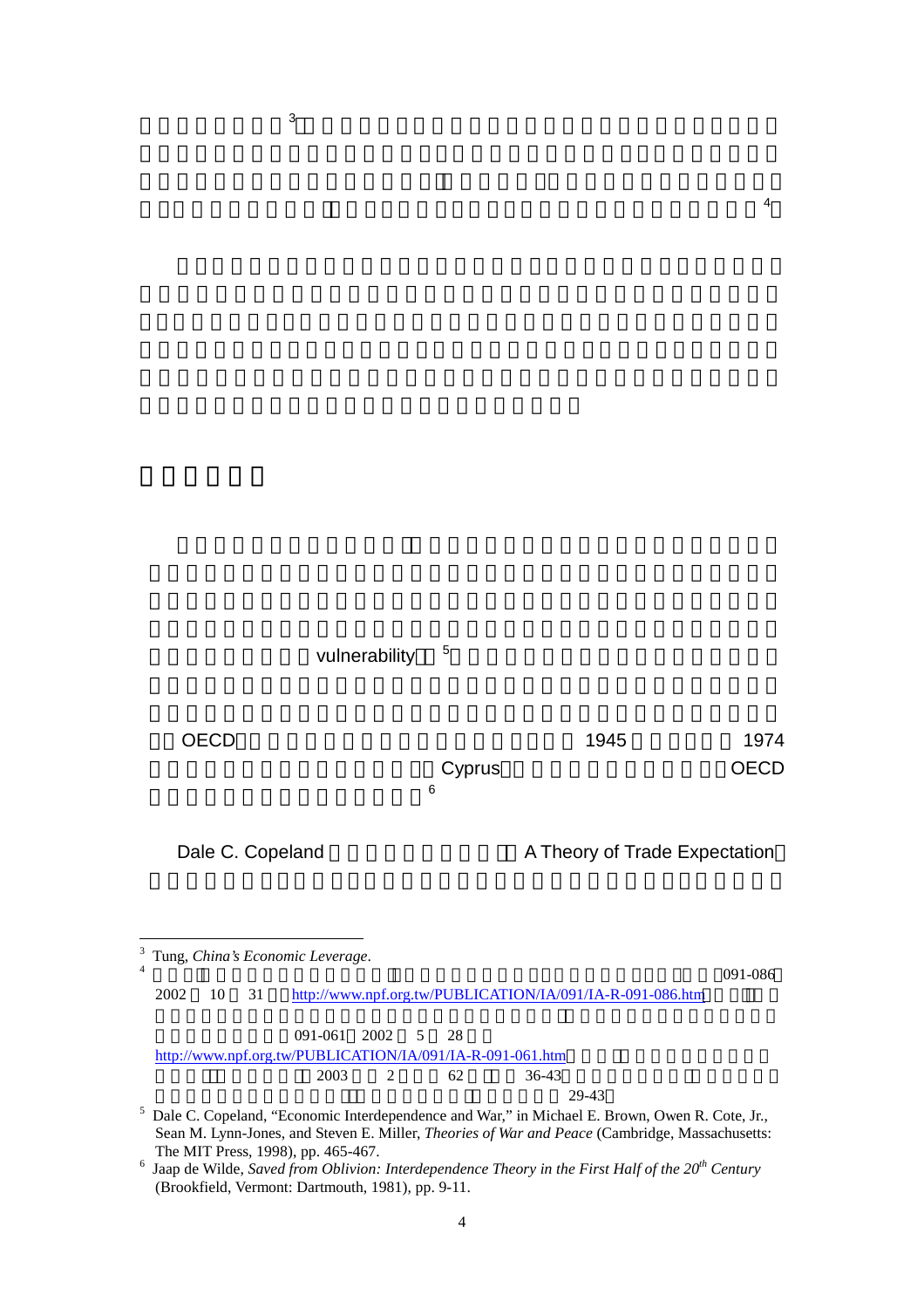harmony of

interests) and  $\mathbb{R}$  is a generated with a generating  $\mathbb{R}$  and  $\mathbb{R}$  and  $\mathbb{R}$  are generated with  $\mathbb{R}$  and  $\mathbb{R}$  are generated with  $\mathbb{R}$  and  $\mathbb{R}$  are generated with  $\mathbb{R}$  and  $\mathbb{R}$  are gen

 $\overline{a}$ 

 $\overline{\phantom{a}}$ 

<sup>7</sup> Copeland, "Economic Interdependence and War," pp. 465-500.

<sup>8</sup> Copeland, "Economic Interdependence and War," pp. 467-468. Mark W. Zacher and Richard A. Matthew, "Liberal International Theory: Common Threats, Divergent Strainds," in Charles W. Kegley, Jr. (ed.), *Controversies in International Relations Theory: Realism and the Neoliberal Challenge* (New York: St. Martin's Press, 1995), pp. 107-150, 281-294. Timothy Dunne, "Liberalism," in John Baylis and Steve Smith (eds.), *The Globalization of World Politics: An Introduction to International Relations* (New York: Oxford University Press, 1997), pp. 147-163. Richard Rosecrance, "War, Trade and Interdependence," in James N. Rosenau and Hylke Tromp, (eds.), *Interdependence and Conflict in World Politics* (Brookfield, Vermont: Gower, 1989), pp. 48-57. Marc A. Genest, *Conflict and Cooperation: Evolving Theories of International Relations* (Orlando, FL.: Harcourt Brace & Company, 1996), pp. 132-142. David Held, Anthony G. McGrew, David Goldblatt, and Jonathan Perraton, *Global Transformations: Politics, Economics and Culture* (Stanford, CA.: Stanford University Press, 1999), pp. 99-103, 123-130.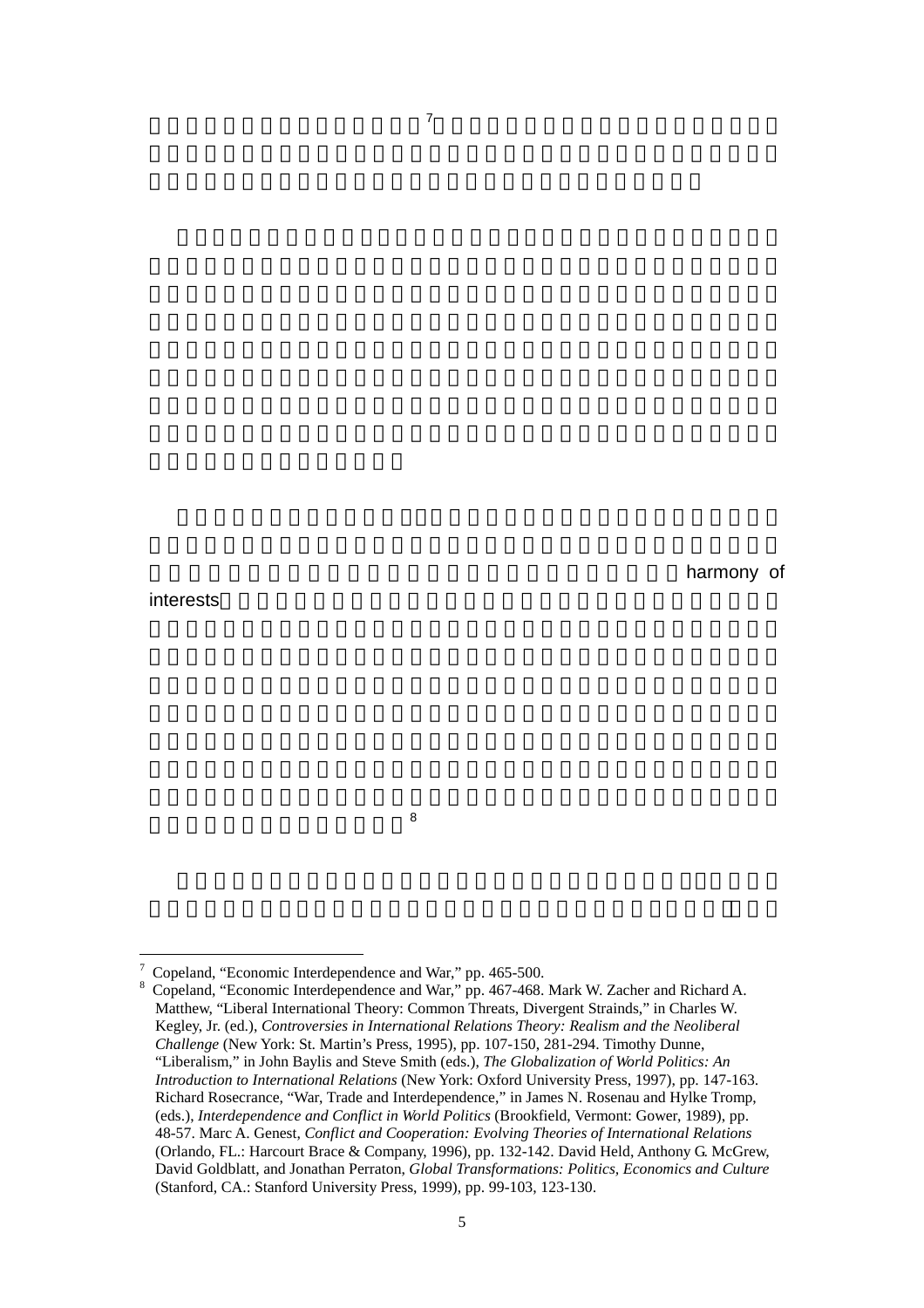

Robert O. Keohane Joseph S. Nye, Jr.

 $\mathbf{d}$ 

Marc A. Genest

 $\sim$  11

Copeland

<sup>-&</sup>lt;br>9 Zacher and Matthew, "Liberal International Theory," p. 119. Steve Smith and John Baylis, "Introduction," in John Baylis and Steve Smith (eds.), *The Globalization of World Politics: An Introduction to International Relations* (New York: Oxford University Press, 1997), pp. 4-5.<br><sup>10</sup> Robert O. Keohane and Joseph S. Nye, *Power and Interdependence*, Second Edition (Glenview,

Illinois: Scott, Foresman and Company, 1989), pp. 33-35. 11 Genest, *Conflict and Cooperation*, pp. 135-138.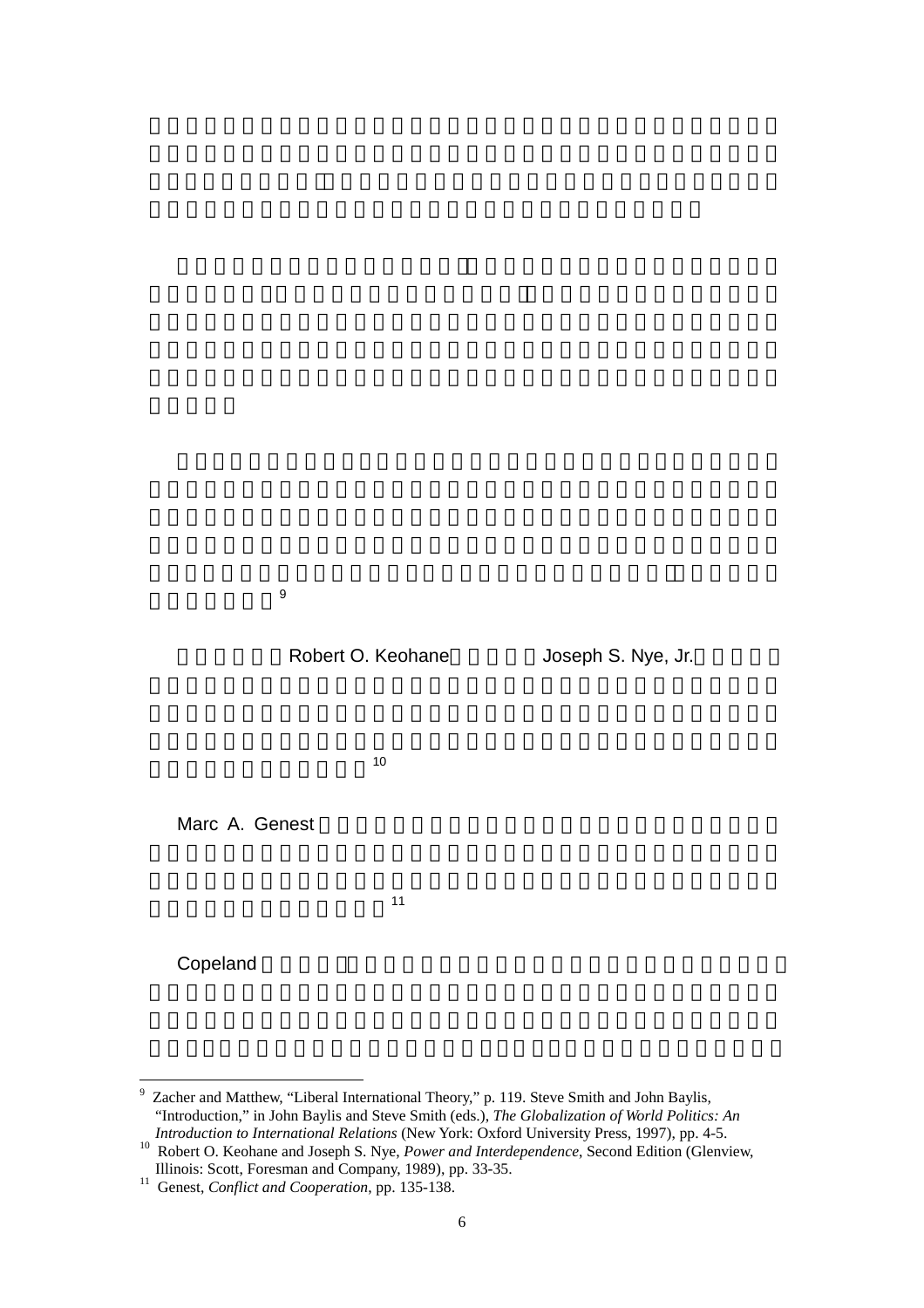$13$ Solomon W. Polachek  $1958$  1967

 $14$ 

| Gasiorowski & Polachek 1982 Gasiorowski 1986 Domke 1988     |  |  |  |    |
|-------------------------------------------------------------|--|--|--|----|
| John R. Oneal Frances H. Oneal Zeev Maoz Bruce Russett 1996 |  |  |  | 15 |

Ming Zhang  $\blacksquare$ 

1979-1992

 $\overline{16}$ 

 $\overline{a}$ 

<sup>&</sup>lt;sup>12</sup> Copeland, "Economic Interdependence and War," p. 467.

<sup>&</sup>lt;sup>13</sup> Katheine Barbieri and Gerald Schneider, "Globalization and Peace: Assessing New Directions in the

Study of Trade and Conflict," *Journal of Peace Research*, vol. 26, no. 4 (1999), pp. 387-404. 14 Solomon W. Polachek, "Conflict and Trade," *Journal of Conflict Resolution*, vol. 24, no. 1 (1980),

<sup>&</sup>lt;sup>15</sup> Mark J. Gasiorowski and Solomon W. Polachek, "Conflict and Interdependence: East-West Trade anLinkagesin the Era of Détente," *Journal of Conflict Resolution*, vol. 26, no. 4 (1982), pp. 709-729. Mark J. Gasiorowski, "Economic Interdependence and International Conflict: Some Cross-National Evidence," *International Studies Quarterly*, vol. 30, no. 1 (1986), pp. 23-38. William K. Domke, *War and the Changing Global System* (New Heaven, CT: Yale University Press, 1988). John R. Oneal & Frances H. Oneal, Zeev Maoz, and Bruce Russett, "The Liberal Peace: Interdependence, Democracy, and International Conflict, 1950-1985," *Journal of Peace Research*, vol. 33, no. 1 (1996), pp. 11-28. 16 Ming Zhang, *Major Powers at a Crossroads: Economic Interdependence and an Asia Pacific* 

*Security Community* (Boulder, Colorado: Lynne Rienner, 1995).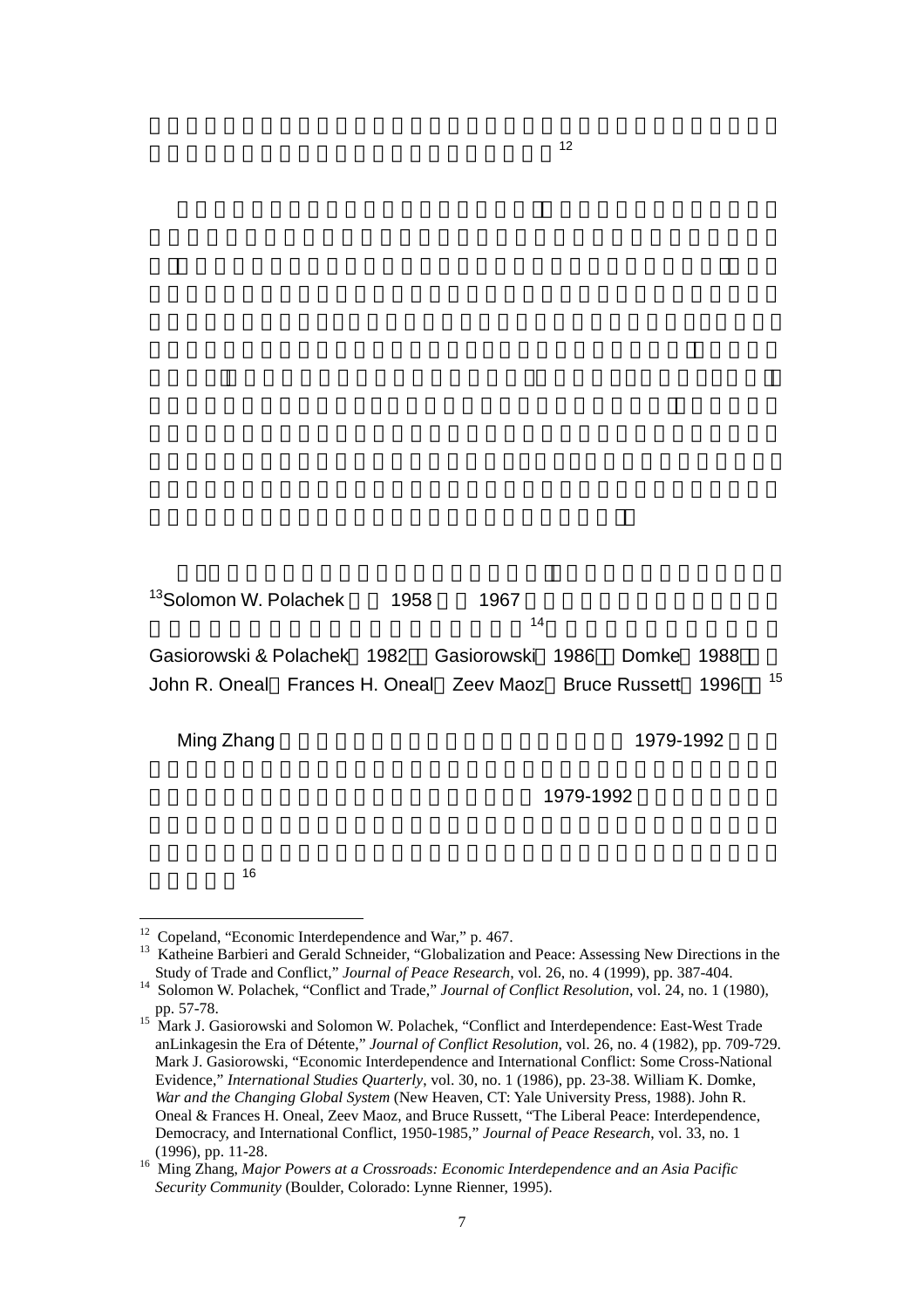Wallensteen 1973 Grieco(1990) Gowa 1994 Skaperdas & Syropoulos 1996 Morrow 1997 Dorussen 1999 Barbieri & Schneider 1999 17

 $\overline{a}$ <sup>17</sup> Peter Wallensteen, *Structure and War: On International Relations 1920-1968* (Stockholm: Raben Sjogren, 1973). Joseph M. Grieco, *Cooperation Among Nations: Europe, America, and Non-Tariff Barriers to Trade* (Ithaca, NY: CornelUniversity Press, 1990). Joanne Gowa, *Allies, Adversaries, and International Trade* (Princeton, NJ: Princeton University Press, 1994). Stergios Skaperdas and Constantinos Syropoulos, "Competive Trade with Conflict," in Michelle R. Garfinkel and Stergios Skaperdas, eds., *The Political Economy of Conflict and Appropriation* (New York: Cambridge University Press, 1996), pp. 73-95. James D. Morrow, "When Do 'Relative Gains' Impede Trade?," *Journal of Conflict Resolution*, vol. 41, no. 1 (1997), pp. 12-37. Han Dorussen, "Balance of Power Revisited: Multi-Actor Models of Trade and Conflict," *Journal of Peace Research*, vol. 36, no. 4 (1999), pp. 443-462. Katherine Barbieri and Gerald Schneider, "Globalization and Peace: Assessing New Directors in the Study of Trade and Conflict," *Journal of Peace Research*, vol. 26, no. 4 (1999), pp. 387-404.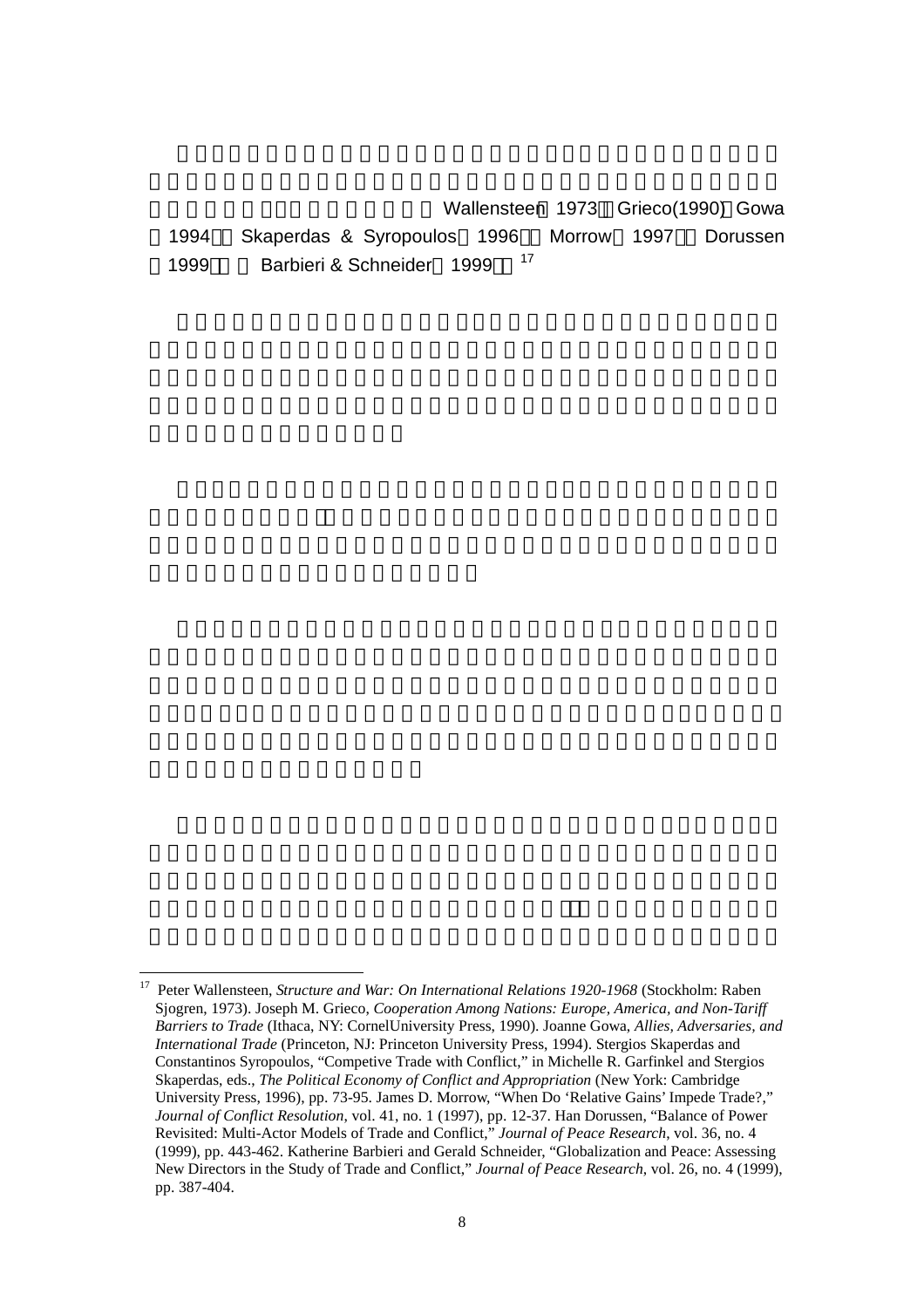$18$ 

#### $H1:$

## H1 H2

 $H2 \rightarrow$ 

### $H2 \rightarrow 2\frac{1}{2}$

 $H3 \sim$  $H4 \sim$ 

#### 18  $18$

312-346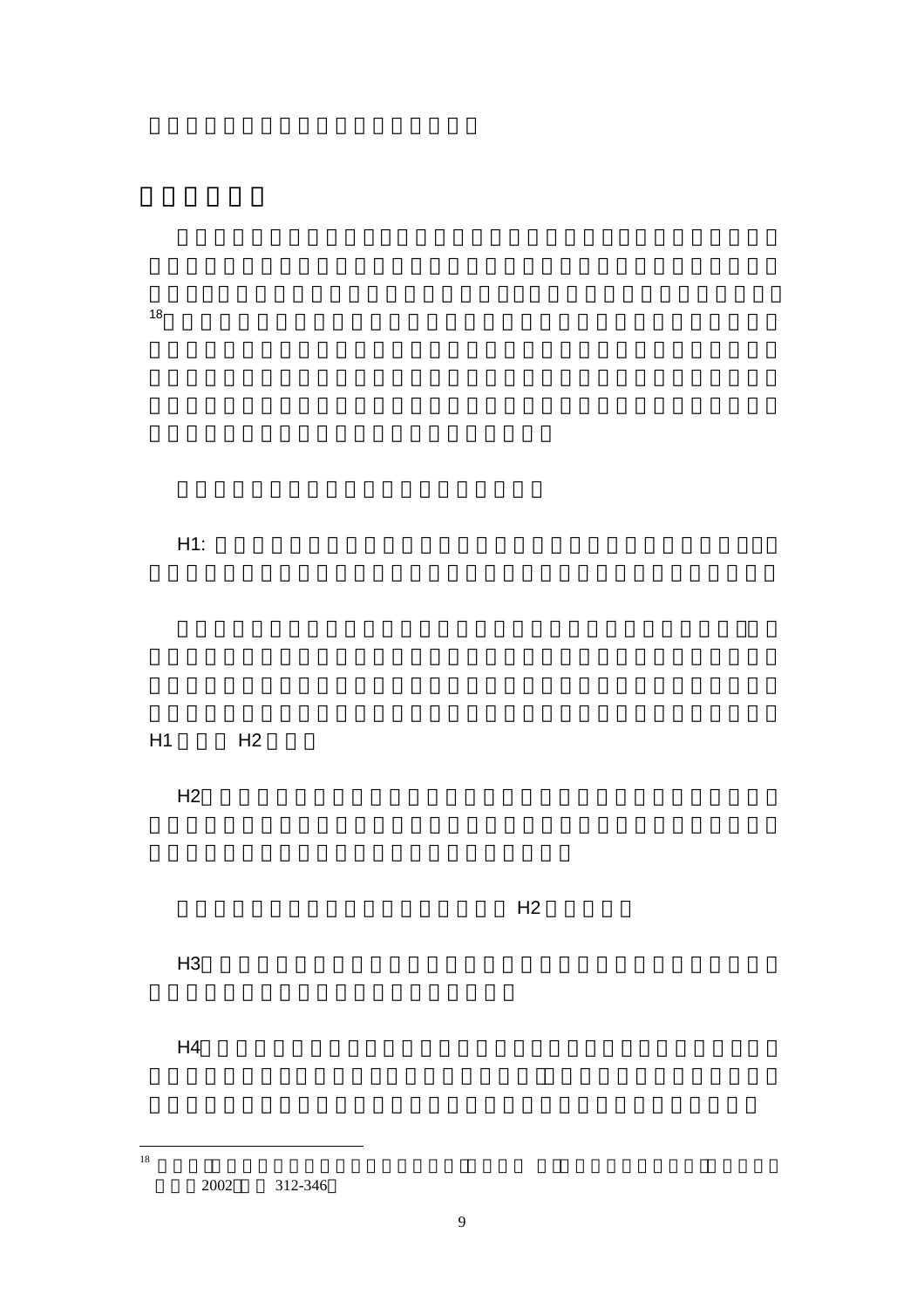$H5$  $H6$  $H7 \sim$  $H8$  $H9 \sim 10$  $H10 \sim$ 

 $H3$  ,  $H4$  $H5$ 經濟發展(H6 、經濟發展減少戰爭動機(H7 、經濟交流促進統一(H8 、經  $H9 \hspace{1.5cm} H10 \hspace{1.5cm}$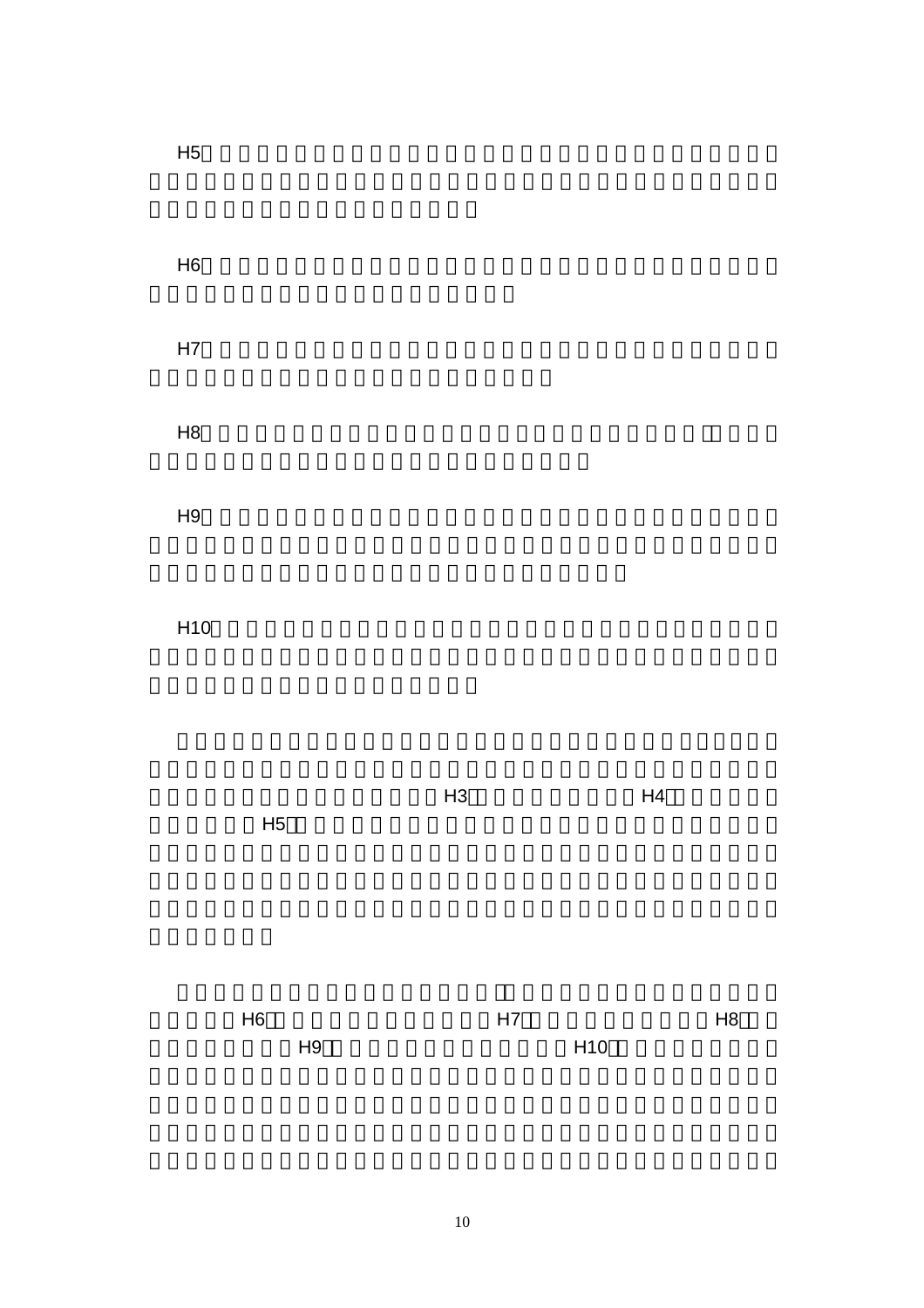independent variable

global commodity

 $\alpha$ hains) and  $\alpha$  and  $\alpha$  are a set  $\alpha$  and  $\alpha$  and  $\alpha$  are a set  $\alpha$  and  $\alpha$ 

dependent variable

1979-2002

本研究將以 1995-1996 年(李登輝總統訪美與台灣總統大選) 1999-2000

 $2002$ 

 $H3-5$ 

the contract of the contract of the contract of the contract of the contract of the contract of the contract of the contract of the contract of the contract of the contract of the contract of the contract of the contract

 $H4$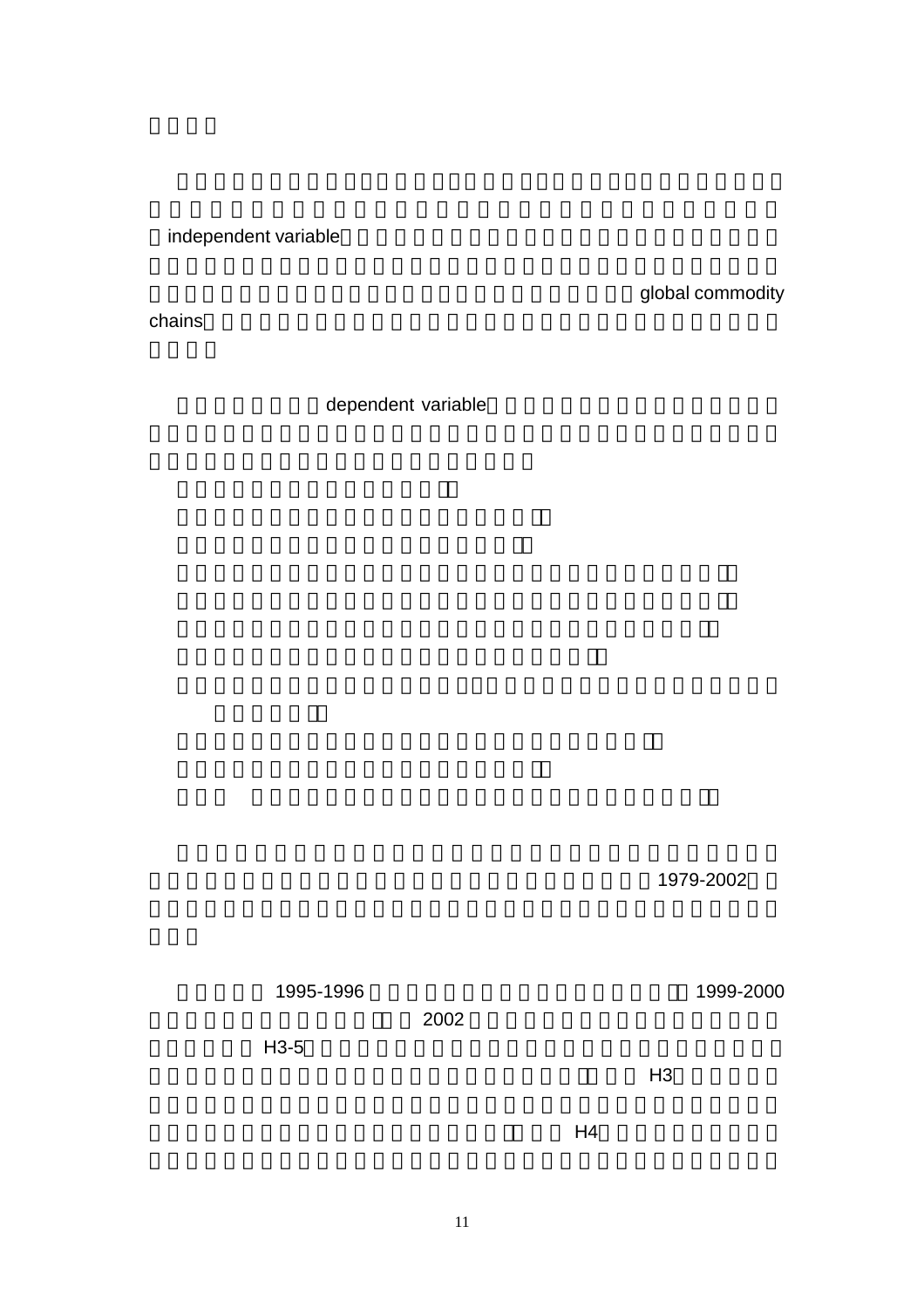

 $H6-8$ ,  $H6-8$ ,  $H6-8$ ,  $H6-8$ ,  $H6-8$ ,  $H6-8$ ,  $H6-8$ ,  $H6-8$ ,  $H6-8$ ,  $H6-8$ ,  $H6-8$ ,  $H6-8$ ,  $H6-8$ ,  $H6-8$ ,  $H6-8$ ,  $H6-8$ ,  $H6-8$ ,  $H6-8$ ,  $H6-8$ ,  $H6-8$ ,  $H6-8$ ,  $H6-8$ ,  $H6-8$ ,  $H6-8$ ,  $H6-8$ ,  $H6-8$ ,  $H6-8$ ,  $H6-8$ 

 $H6$  $H7$ 

 $H8$ 

 $2000$  $2001$  and  $\frac{19}{\pi}$  $2002$  $\overline{a}$ 

 $H9, \ldots, H9$ 

 $\overline{a}$ 

<sup>19</sup> Tung, *China's Economic Leverage*, pp. 255-263. <sub>20</sub>

 $2002$  9 26<br>14

 $2002 \t 11$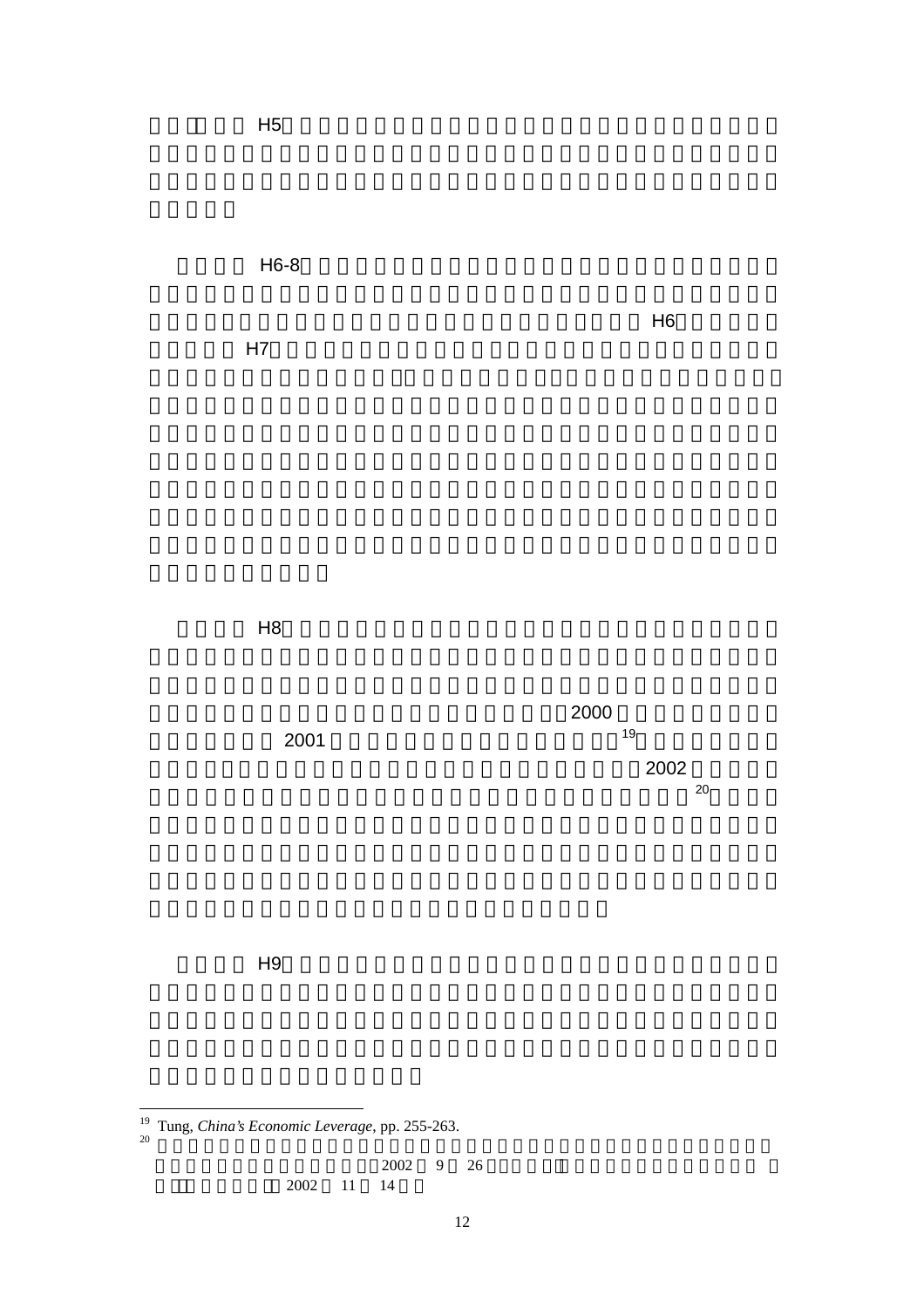$H10$ 

1999 5

2001 4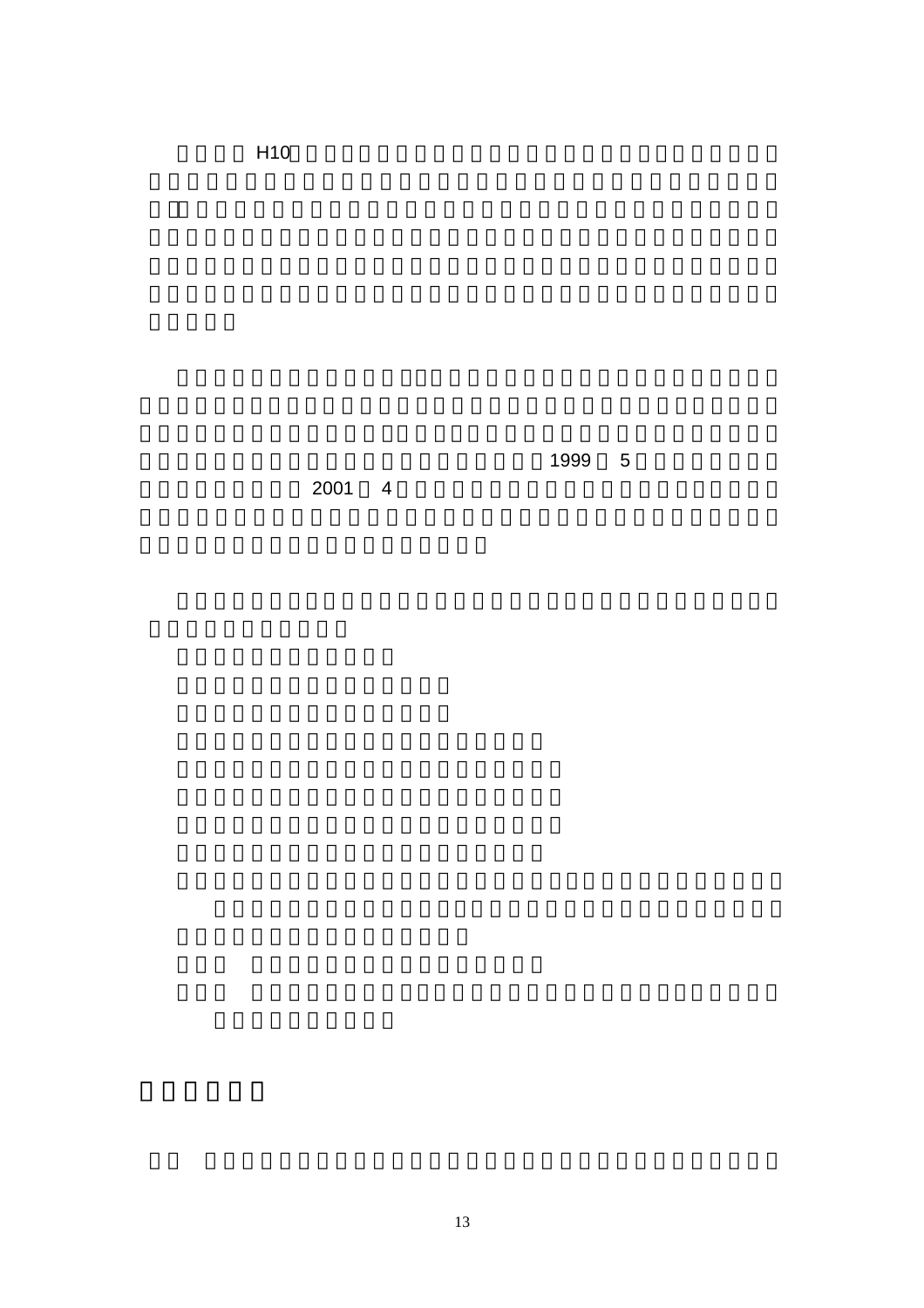1. Chen-yuan Tung and Philip Hsiaopong Liu, September/December 2004, "Online Research on Taiwan-U.S.-China Relations," *Issues & Studies*, vol. 40, no. 3/4, pp. 253-280. SSCI NSC 93-2414-H-004-007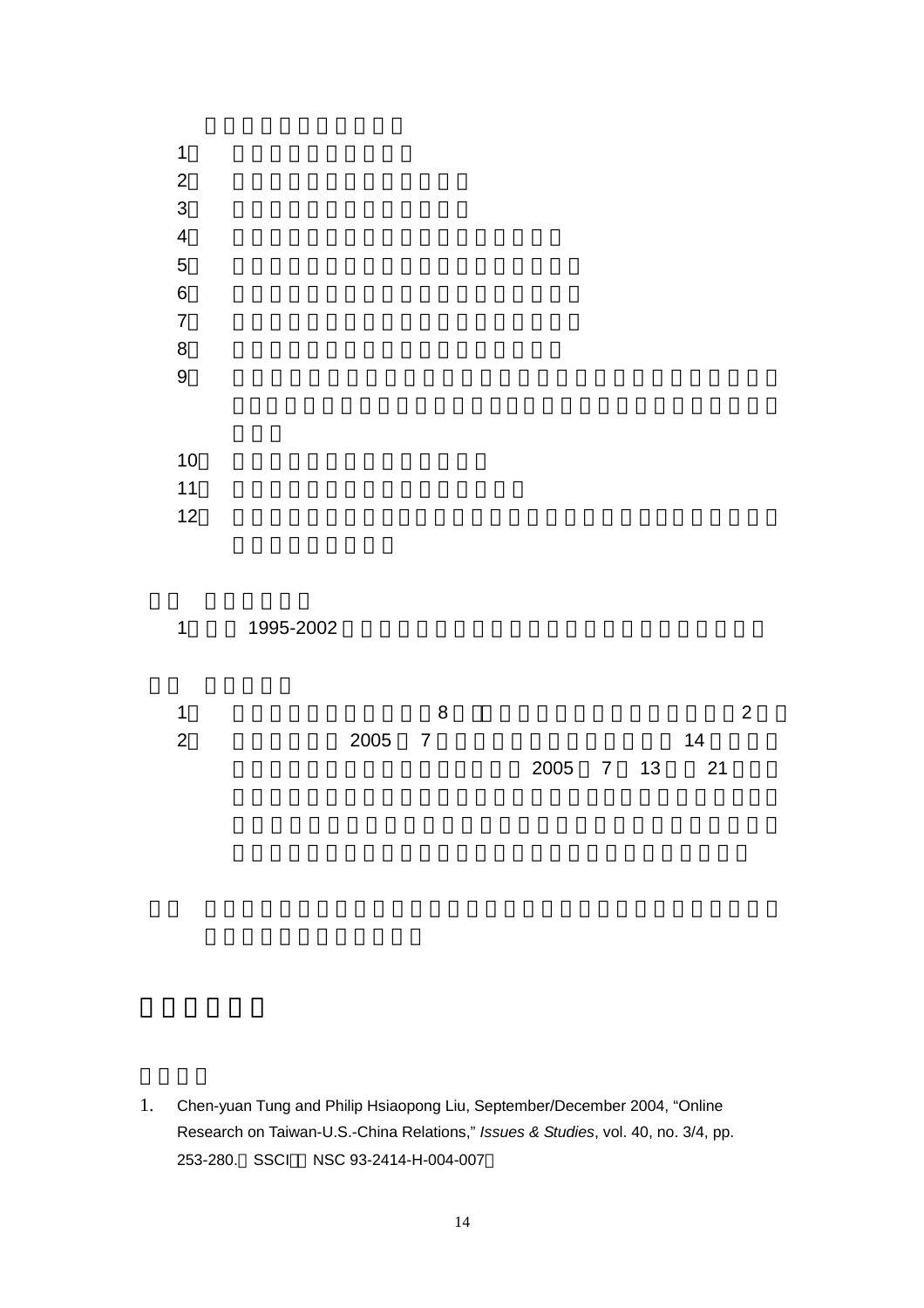- 2. Chen-yuan Tung, May/June 2005, "An Assessment of China's Taiwan Policy under the Third Generation Leadership," *Asian Survey*, vol. 45, no. 3, pp. 343-361. SSCI NSC 93-2414-H-004-007
- 3. Chen-yuan Tung, June 2005, "Cross-Strait Relations After Taiwan's 2004 Presidential Election: A New Era of Constructive Interaction or Spiral Conflicts?," *American Journal of Chinese Studies*, June 2005, pp. 79-102. NSC 93-2414-H-004-007

| 4. | 2004<br>- 9 |                               | --- |    |  |
|----|-------------|-------------------------------|-----|----|--|
|    |             |                               |     | 10 |  |
|    |             | 141-158 NSC 93-2414-H-004-007 |     |    |  |

- 1. Chen-yuan Tung, August 2004, "Cross-Strait Relations after Taiwan's 2004 Presidential Election," presented at the Japanese Association for Taiwan Studies, Tokyo, August 4, 2004. NSC 93-2414-H-004-007
- 2. Chen-yuan Tung, May 2005, "The Evolution of Cross-Strait Economic Relations in the First Chen Shui-bian Administration," Presented at the Conference on the First Chen Shui-bian Administration, sponsored by the Harvard University and the University of London, Annapolis, Maryland, USA, May 5-8, 2005. NSC 93-2414-H-004-007
- 3. Chen-yuan Tung, June 2005, "The Evolution and Prospects of Cross-Strait Relations in the Chen Shui-bian Administration," Presented at the Northeast Asia meeting sponsored by the Institute for Far Eastern Studies of Kyungnam University, Seoul, Korea, June 1, 2005. NSC 93-2414-H-004-007
- $4. \t2004 \t12$

 $2004$  12 3-6

NSC 93-2414-H-004-007

5.  $2005 \quad 6$ 

2005 6 23-24 NSC

93-2414-H-004-007

- 1. Chen-yuan Tung, 2005, "Taiwan, Financial Relations with the Mainland," and "Taiwan, Trade Relations with the Mainland," in Jing Luo (ed.), *China Today: An Encyclopedia of Life in the People's Republic* (Westport, CT: Greenwood Press, 2005), pp. 613-616, 625-628. NSC 93-2414-H-004-007
- 2. Chen-yuan Tung, 2005, "Cross-Strait Relations after Taiwan's 2004 Presidential Election," in I Yuan (ed.), *Rethinking New International Order in East Asia: US, China and*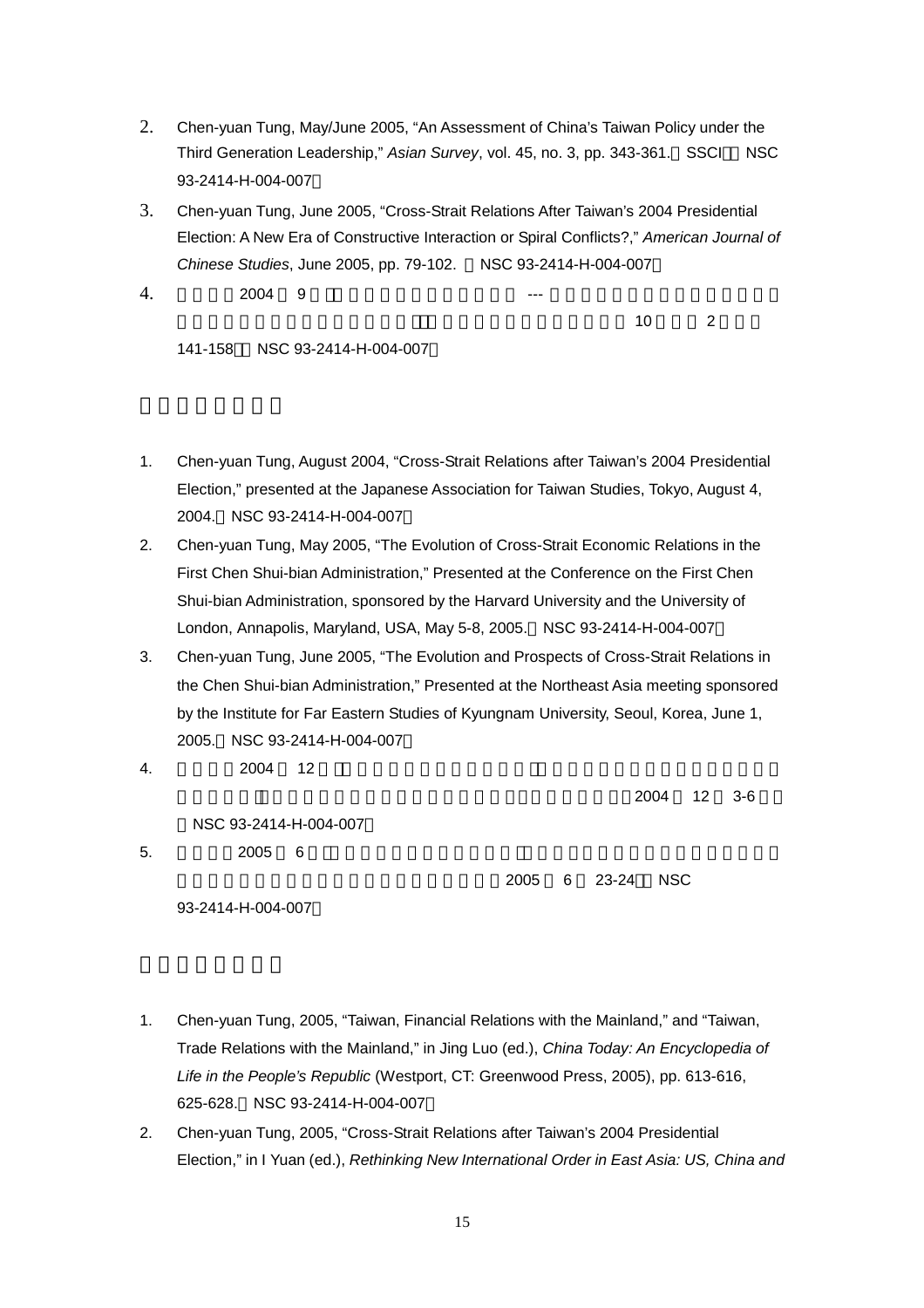*Taiwan* (Taipei, Taiwan: Institute of International Relations, 2005), pp. 333-360. NSC 93-2414-H-004-007

- Barbieri, Katherine, "Economic Interdependence: A Path to Peace or a Source of Interstate Conflict?," *Journal of Peace Research*, vol. 33, no. 1 (1996), pp. 29-49.
- Barbieri, Katherine, and Gerald Schneider, "Globalization and Peace: Assessing New Directions in the Study of Trade and Conflict," *Journal of Peace Research*, vol. 36, no. 4 (1999), pp. 387-404.
- Barbieri, Katherine, and Richard Alan Peters II, "Measure for Mis-measure: A Response to Gartzke & Li," *Journal of Peace Research*, vol. 40, no. 6 (2003), pp. 713-719.
- Copeland, Dale C., "Economic Interdependence and War: A Theory of Trade Expectations," in Michael E. Brown, Owen R. Cote, Jr., Sean M. Lynn-Jones, and Steven E. Miller (ed.), Theories of War and Peace (Cambridge, Mass: MIT Press, 1999), pp. 464-500.
- Dorussen, Han, "Balance of Power Revisited: A Multi-Country Model of Trade and Conflict," *Journal of Peace Research*, vol. 36, no. 4 (1999), pp. 443-462.
- Dorussen, Han, "Trade and Conflict in Multi-Country Models: A Rejoinder," *Journal of Peace Research*, vol. 39, no. 1(2002), pp. 115-118.
- Gasiorowski, Mark, "Economic Interdependence and International Conflict: Some Cross-national Evidence," *International Studies Quarterly*, no. 30 (1986), pp. 23-38.
- Gasiorowski, Mark, and Solomon W. Polachek, "Conflict and Interdependence: East-West Trade and Linkages in the Era of Détente," *Journal of Conflict Resolution*, vol. 26, no. 4, Dec. 1982, pp. 709-729.
- Gartzke, Erik, and Quan Li, "Measure for Measure: Concept Operationalization and the Trade Interdependence – Conflict Debate," *Journal of Peace Research*, vol. 40, no. 5 (2003), pp. 553-571.
- Gartzke, Erik, and Quan Li, "All's Well That Ends Well: A Reply to Oneal, Barbieri & Peters," *Journal of Peace Research*, vol. 40, no. 6 (2003), pp. 727-732.
- Gartzke, Erik, and Quan Li, "War, Peace, and the Invisible Hand: Positive Political Externalities of Economic Globalization," *International Studies Quarterly*, forthcoming.
- Gartzke, Erik, Quan Li, and Charles Boehmer, "Investing in the Peace: Economic